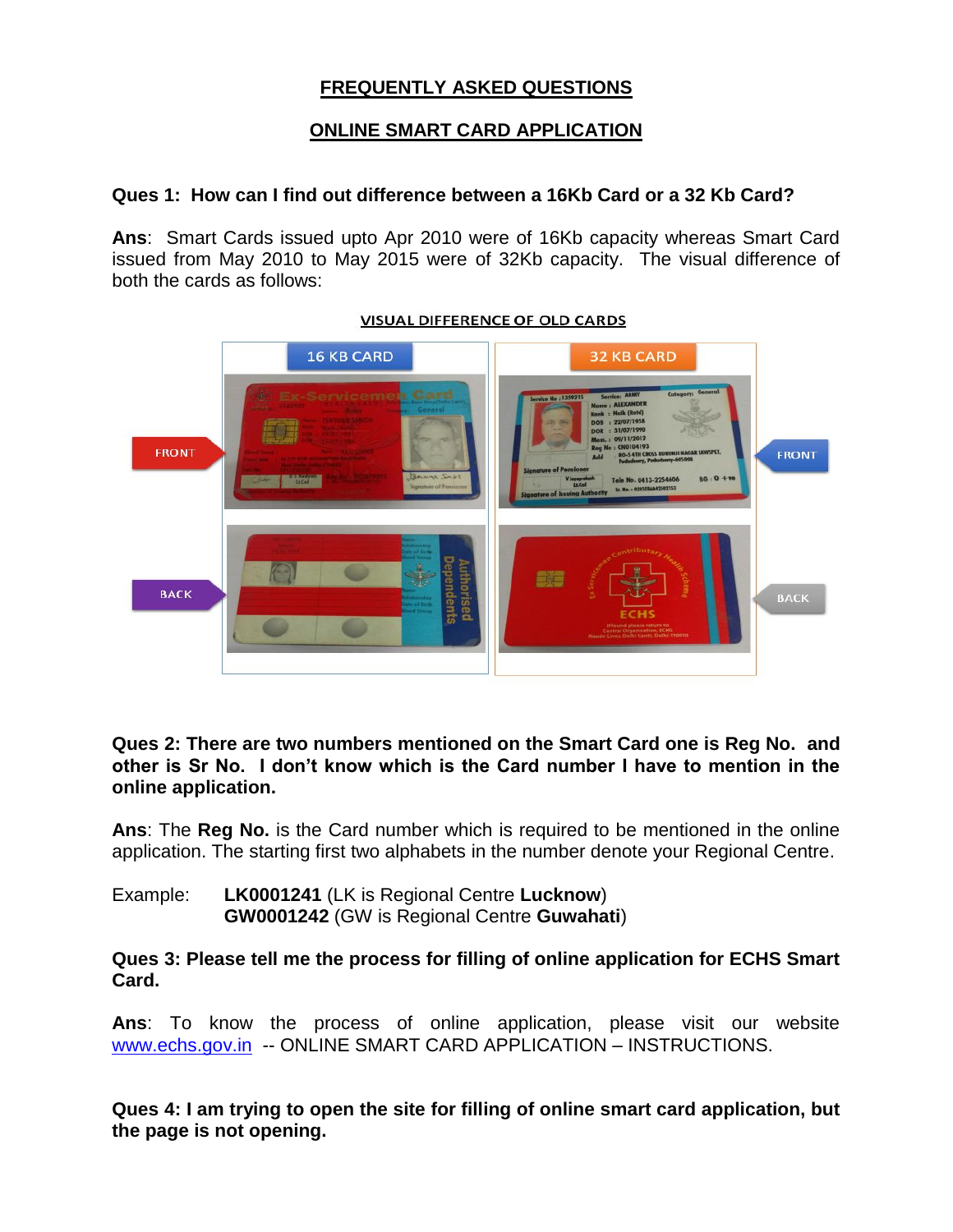**Ans**: Please note that the site doesn't work on Internet Explorer due to security issues. You can try filling application on other browsers like Chrome, Mozilla Firefox, Microsoft Edge. If error message is shown to you, kindly refresh / reload the page.

#### **Ques 5: On the registration page there is a field for Prefix before Service number. I don't have any Prefix in my service number. What should I write in Prefix field?**

**Ans**: The service numbers in respect of Army Officers and Army JCOs consists of prefix whereas other service personal of Navy, Air Force & Coast Guards don't have the prefix in their service numbers. Hence, the field has been provided for Officers and JCOs of Army. However, the field is optional.

# **Ques 6: Do I need to attach affidavit for dependents?**

**Ans**: There is no requirement of attaching affidavit in the online application. A self declaration in place of affidavit will be presented in the application, which is required to be accepted by the applicant.

### **Ques 7: My son is a minor and he is not having either mobile number or email ID. What should I do?**

**Ans**: Mobile number and email ID of primary beneficiary can be entered for the dependents for whom mobile number and email ID is not available.

# **Ques 8: How can I upload the photographs and signatures?**

**Ans**: The detailed instructions regarding uploading of photograph and signature has been defined in Para 15 to 17 of Part – I of Instructions for Online Smart Card. Click here to follow the link:

[https://echs.gov.in/img/Smartcard/FOR%20UPLOADING%20ON%20WEBSITE/Instructi](https://echs.gov.in/img/Smartcard/FOR%20UPLOADING%20ON%20WEBSITE/Instructions%20Ver%204.0%20-%20Final1.pdf#page=8) [ons%20Ver%204.0%20-%20Final1.pdf#page=8](https://echs.gov.in/img/Smartcard/FOR%20UPLOADING%20ON%20WEBSITE/Instructions%20Ver%204.0%20-%20Final1.pdf#page=8) 

### **Ques 9: As per instructions, Aadhaar is mandatory. However, I am a resident of Assam State, here Aadhaar Cards are not made. What should I do?**

**Ans**: As of now endorsement of Aadhaar number is not mandatory for the residents of North East States, Jammu & Kashmir and for Nepal Domicile Gorkhas.

#### **Ques 10: What documents do I need to upload for my application?**

**Ans**: Photograph and Signature of all members is required to be attached with each type of application. However, attachment of documents depends upon the type of application. A list of documents required to be attached to each type of application is mentioned below:

| <b>SI No</b> | <b>Type of Application</b> | Documents required to be uploaded |                                                     |  |  |  |  |  |  |
|--------------|----------------------------|-----------------------------------|-----------------------------------------------------|--|--|--|--|--|--|
| a)           | <b>Future Retiree</b>      |                                   | Receipt of MRO (Only for Coast Guard<br>personnel). |  |  |  |  |  |  |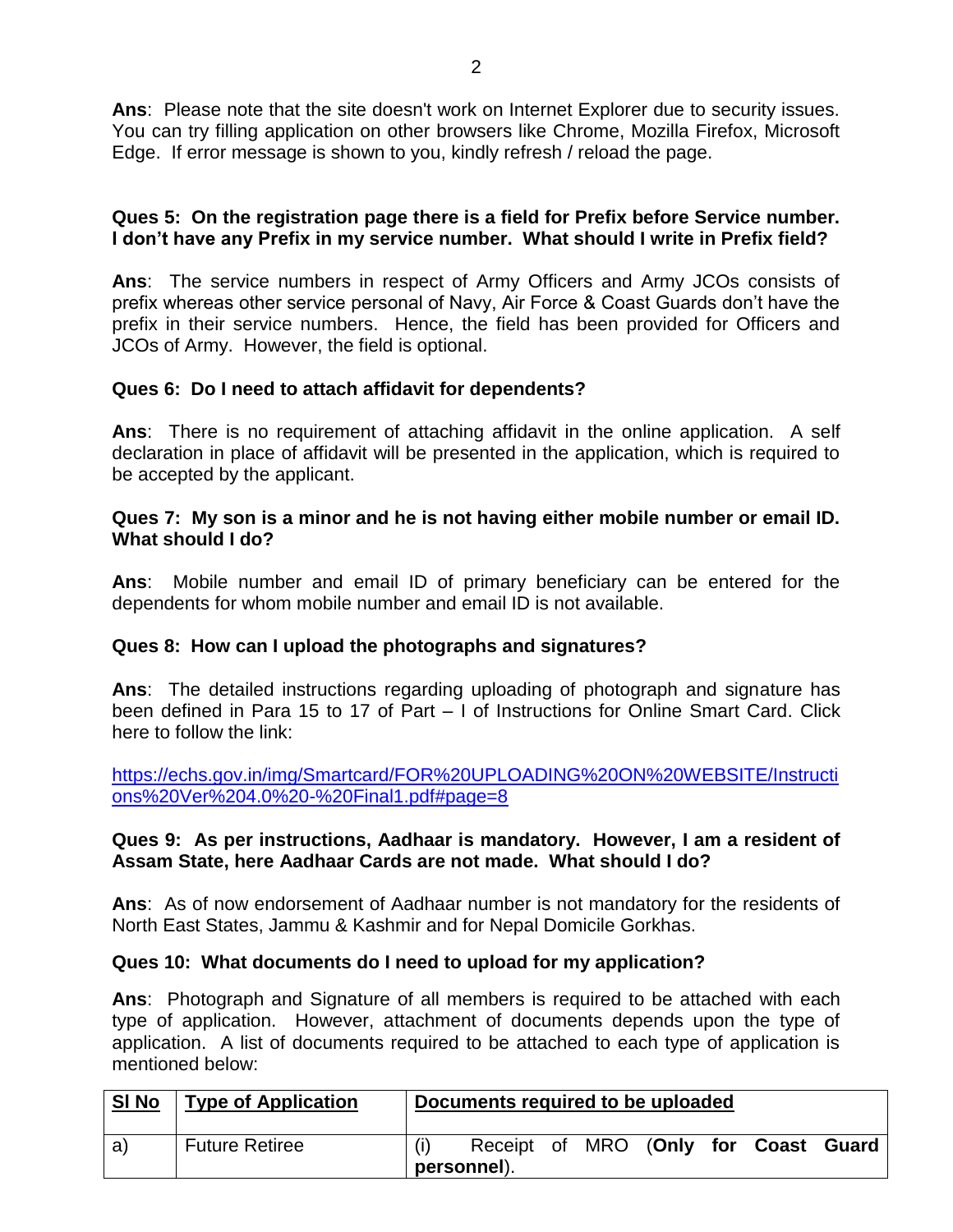|               |                                                         | Medical Certificate from Service Specialist (In<br>(ii)<br>case of PWD). |
|---------------|---------------------------------------------------------|--------------------------------------------------------------------------|
| b)            | <b>Temporary Slip Holder</b>                            | PPO copy.<br>(i)                                                         |
|               |                                                         | (ii)<br>Death certificate of ESM (only in case of ESM<br>demise).        |
|               |                                                         | (iii)<br>Disability Medical Certificate (In case of PWD).                |
|               |                                                         | Old Temporary Slip copy.<br>(iv)                                         |
| $\mathsf{c})$ | Old Card Holder                                         | PPO copy.<br>(i)                                                         |
|               |                                                         | (ii)<br>Death certificate of ESM (only in case of ESM<br>demise).        |
|               |                                                         | (iii)<br>Disability Medical Certificate (In case of PWD).                |
|               |                                                         | (iv)<br>Old Smart Card copy.                                             |
| d)            | Death in Service case                                   | (i)<br>PPO copy.                                                         |
|               |                                                         | (ii)<br>Death certificate of ESM (only in case of ESM<br>demise).        |
|               |                                                         | (iii)<br>Disability Medical Certificate (In case of PWD).                |
|               |                                                         | (iv)<br>Old Smart Card copy.                                             |
| e)            | 1996 retiree<br>(First<br><b>Pre</b><br>time applicant) | (i)<br>PPO copy.                                                         |
|               |                                                         | Death certificate of ESM (only in case of ESM<br>(ii)<br>demise).        |
|               |                                                         | (iii)<br>Disability Medical Certificate (In case of PWD).                |
|               |                                                         | DPDO / Bankers Certificate for non-drawing of<br>(iv)<br>FMA.            |
| f)            | 1996<br>2003<br>retiree<br>to<br>(First time applicant) | (i)<br>PPO copy.                                                         |
|               |                                                         | Death certificate of ESM (only in case of ESM<br>(ii)<br>demise).        |
|               |                                                         | (iii)<br>Disability Medical Certificate (In case of PWD).                |
|               |                                                         | Receipt of MRO.<br>(iv)                                                  |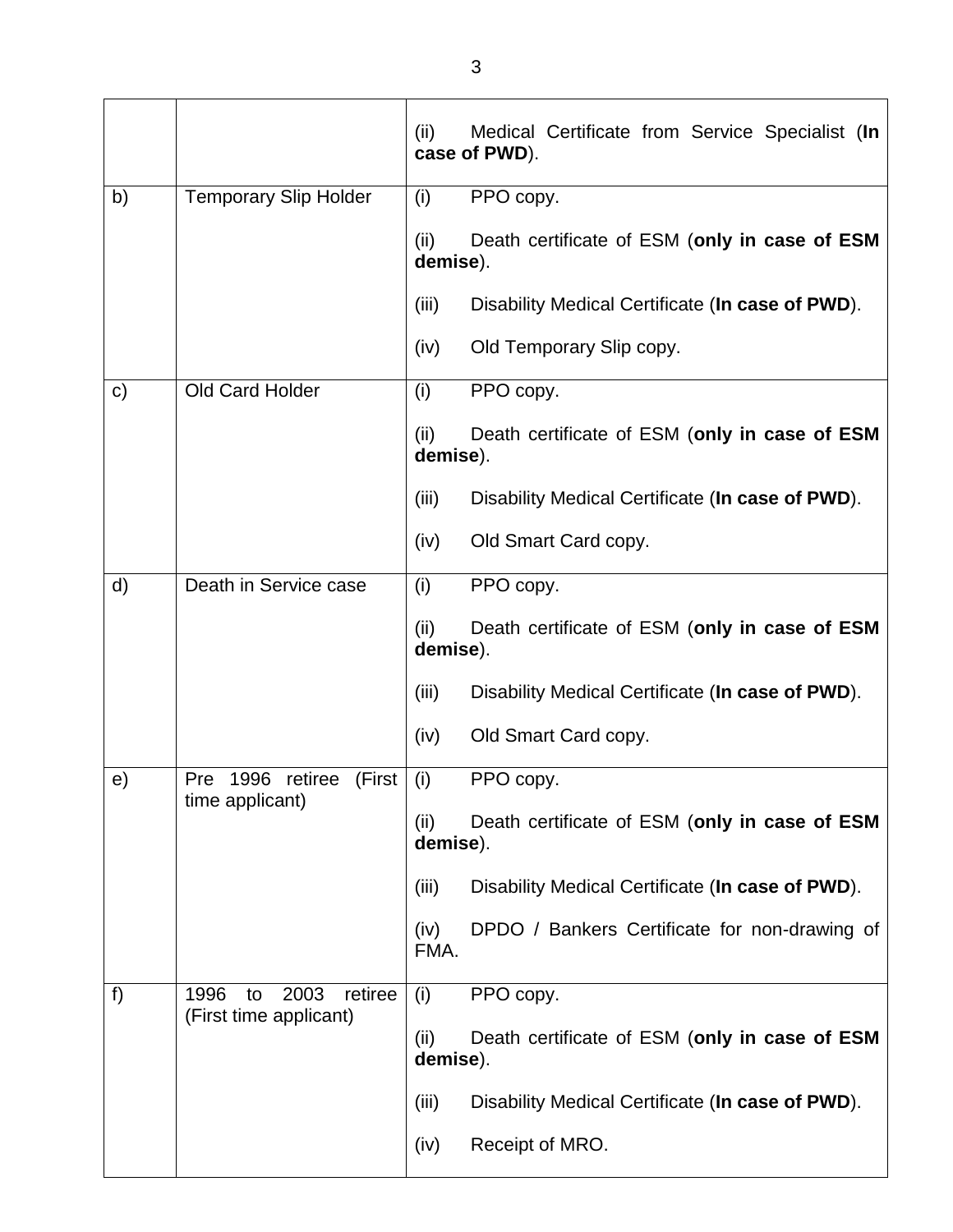|    |                                             | (v)<br>FMA.      | DPDO / Bankers Certificate for non-drawing of    |
|----|---------------------------------------------|------------------|--------------------------------------------------|
| g) | Post 2003 retiree not a<br>member yet       | (i)              | PPO copy.                                        |
|    |                                             | (ii)<br>demise). | Death certificate of ESM (only in case of ESM    |
|    |                                             | (iii)            | Disability Medical Certificate (In case of PWD). |
| h) | Loss of 16 Kb Card<br><b>Temporary Slip</b> | (i)              | PPO copy.                                        |
|    |                                             | (ii)<br>demise). | Death certificate of ESM (only in case of ESM    |
|    |                                             | (iii)            | Disability Medical Certificate (In case of PWD). |
| j) | Loss of 32 Kb Card                          | (i)              | PPO copy.                                        |
|    |                                             | (ii)<br>demise). | Death certificate of ESM (only in case of ESM    |
|    |                                             | (iii)            | Disability Medical Certificate (In case of PWD). |

#### **Ques 11: I have filled my application and uploaded all the documents. How do I know the status of my application?**

**Ans**: The status of application can be checked in your login. The responsibility to verify the application lies with the Record Office of the applicant.

# **Ques 12: Where do I need to submit the hard copy of the application?**

**Ans**: The submission of hard copy of application has been done away with. The application will move only on the online system and there is no need to submit the hard copy to any of ECHS office.

### **Ques 13: I have filled the application and proceeded for the payment. However the payment failed and since, then I am shown error message that payment is still in process.**

**Ans**: The errors mentioned by you usually get resolved within 24 to 48 working hours. In case the payment error is not resolved. Please forward following details to our helpline e-mail IDs for resolving the issue.

- (a) Your registered mobile number.
- (b) Date of transaction.
- (c) Screen shot of the error shown to you while making payment.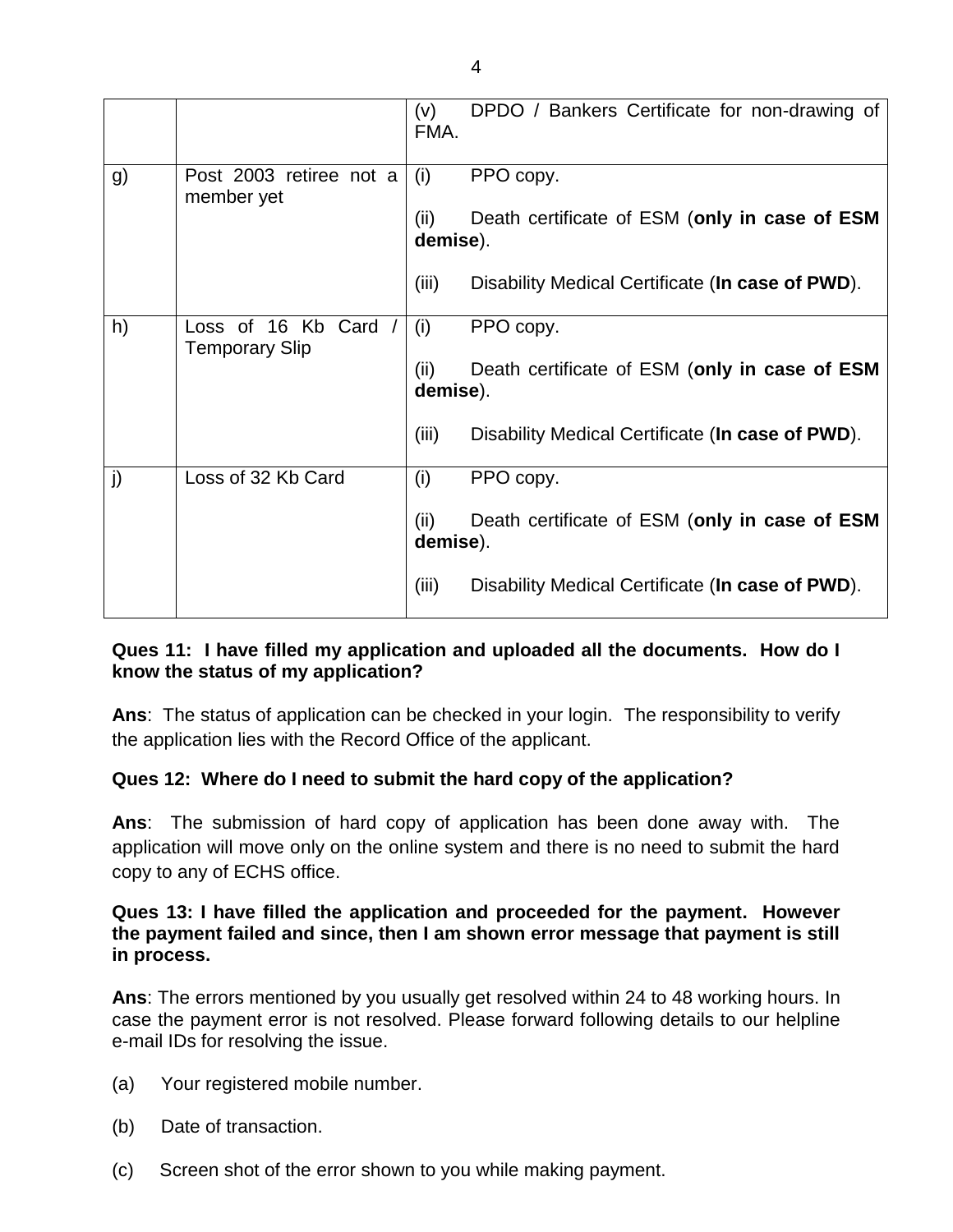**Ques 14: I am a 1992 retiree and applied for the online ECHS Smart Card and also done the payment. However, I didn't get the online generated Temporary Slip. I am in need of emergency treatment. Please provide me temporary slip to avail ECHS facilities.** 

- Ans: (a) In the online Smart Card Application following downloads are being provided after successful completion of application and payment.
	- (i) Filled Application (Only for Record Purpose of Applicant)
	- (ii) Temporary Slips (For availing ECHS facilities).

(b) Here filled application is being provided to every applicant, however, Temporary Slip is being provided to only following category of applicants:-

- (i) Future Retirees.
- (ii) Old Temporary Slip Holders.
- (iii) Death in Service Cases.
- (iv) Loss of 32 Kb Card cases(only for whom new card has been applied).
- (v) Loss of 16 Kb Card / Temporary Slip cases.

(c) Temporary Slips are not being generated for the first time applicants like, Pre 1996 retire, 1996 to Mar 2003 retiree and Post Apr 2003 retiree not a member yet. Once, their online applications get verified from their record offices they will receive SMS and after that temporary slip will be provided in their login, which can be used for availing ECHS facilities.

(d) In case of emergency, you can approach ECHS Regional Center or Station HQ for issue of temporary slip.

#### **Ques 15: I have filled online application. However, I forgot to add my dependents, I have also done the payment. Please allow me to add my dependents.**

**Ans**: You can add dependents by login to the online application portal, then select edit application option, thereafter click on tab *Add Dependent* and fill details of your dependent and save details. After adding Dependents make additional payment for the members added in the application.

#### **Ques 16: I have filled online application, however, I noticed that I have done mistakes in mentioning my date of birth and date of retirement. Please allow me to edit my application.**

**Ans**: You can edit your application by login to the online application portal, then select edit application option and save details.

#### **Ques 17: I have submitted the online application on almost one month back. However, till today, the status of application is shown as** *Awaiting verification by Record Office***. Please, process my application.**

**Ans**: Once the application has been submitted online the responsibility to verify the application lies with the respective Record Offices. Please note that since the online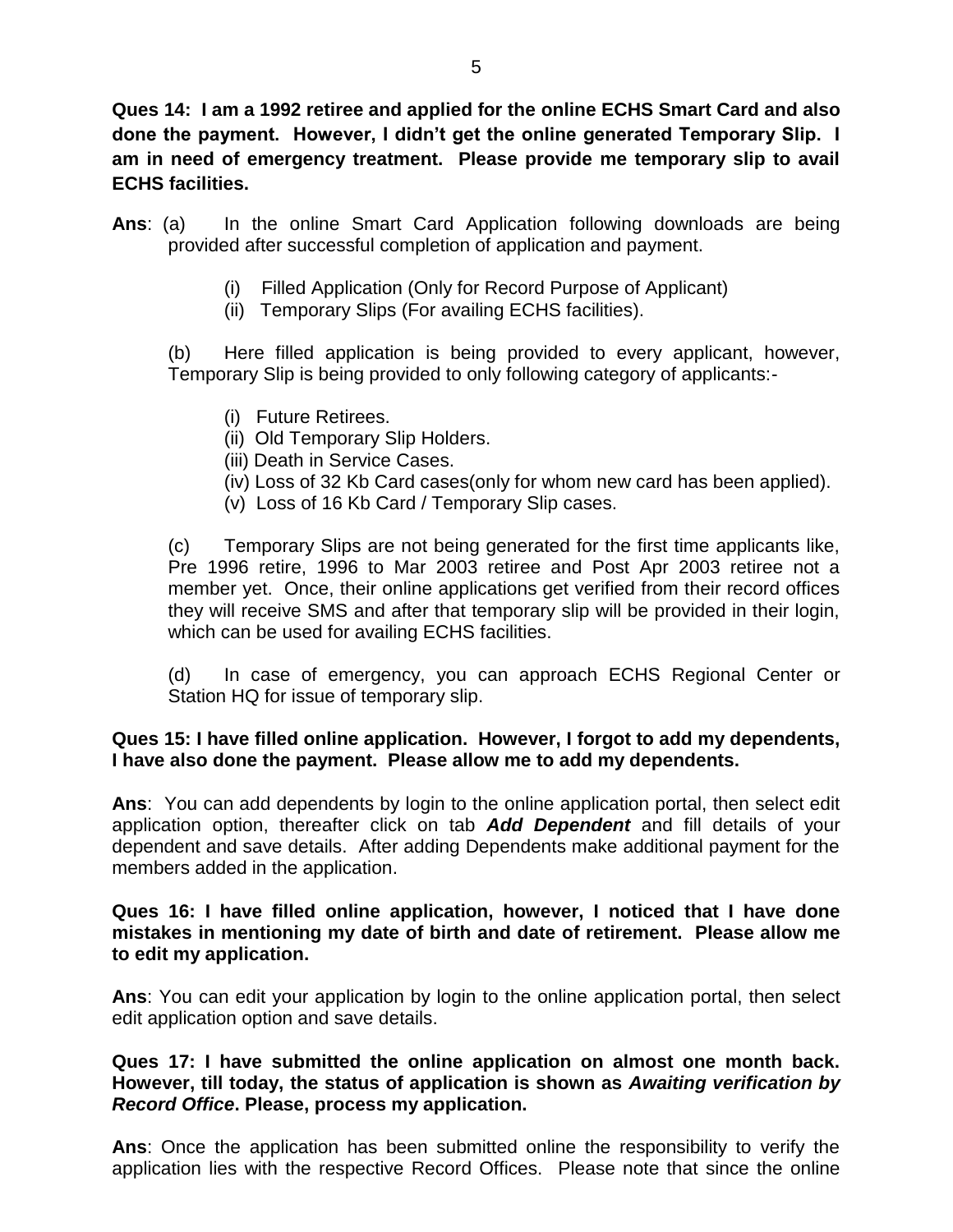application system is new and Record Offices are in process of registration and verification of already uploaded applications, therefore, it would take some time to settle down the system.

#### **Ques 18: I had filled the application in January using my e-mail as login ID. However, now I am not able to login to the site to know the status of my application.**

**Ans**: A lot of simplifications have been done in the application from the date of its launch based on the feedback from the environment. You are requested to try login using your registered mobile number and old password. In case if you have forgotten your password, then try resetting it using email option as available in the website.

#### **Ques 19: I had filled my application about one month back, but not completed it because I was not having complete details. But now, when I am trying to login, it is showing me error that mobile number does not exists. Please help me.**

**Ans**: The system automatically deletes the data after 15 days for the applications for which the full application is not submitted and payment for smart card is not done. You are requested to re-register and fill your application.

#### **Ques 20: I have received a SMS that my application has been verified. Does my ECHS Smart Card will be delivered at my home address.**

**Ans**: The Smart Cards will be dispatched to the concerned Station HQ of the ECHS beneficiaries as per details filled in by the applicant. On receipt of Smart Cards at Station HQ an intimation SMS will be forwarded to the registered mobile number of primary beneficiary.

**Ques 21:** My son is born after my retirement and his name is not endorsed in the Temporary slip. However, I have added his name in my Records at my Record Office. I am having documents of his addition, but I am not able to attach his document while applying online for ECHS card. Please guide me.

**Ans**: There is no need to upload any documents of the dependent son as you have already completed the process to record his name in your Record Office. You can add him as dependent in your application without any problem.

#### **Ques 22: How to find out when one's card completes 10 yrs.**

**Ans**: Date of membership is printed on the card against the field **Mem**. This date is also the date of issue of the card.

**Ques 23:** What would happen if the card is not delivered in time? There are already mails expecting delays in verification due to work load at records and service HQ.

**Ans**: Validity of the online generated Temporary Slips can be extended further by OIC Polyclinics, which can be utilized for availing ECHS facility.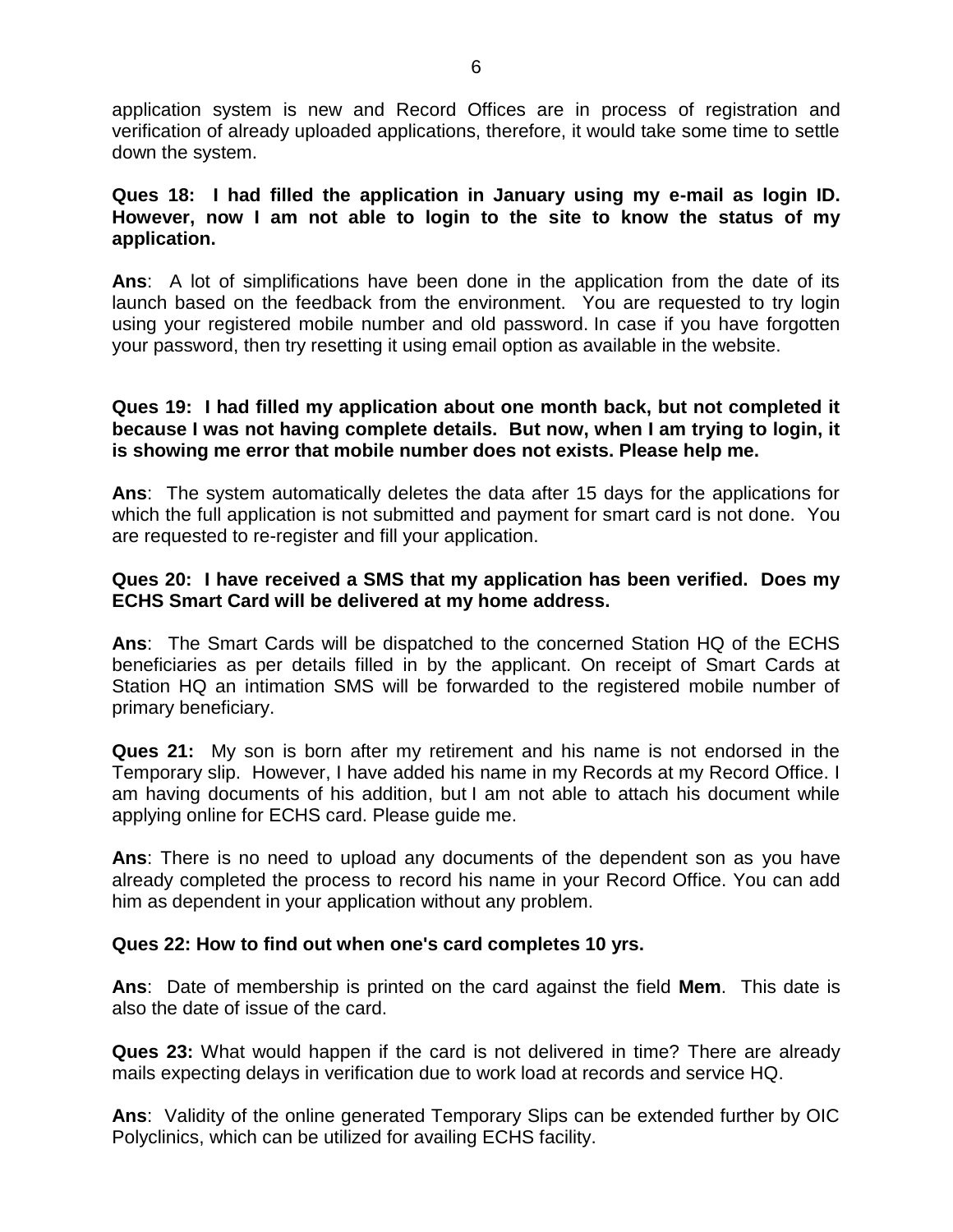**Ques 24**: Why future retirees are not being hand held by at facilitation centers and are required to spend their own money to apply from private net cafes?

**Ans**: There is no restriction or any instruction regarding hand holding of any particular category of individuals. Applications in respect of every category are being filled at facilitation centers. Future Retirees should get it done from their units as well.

**Ques 25**: Why cards can not be collected from Polyclinics as in any case they are to be activated there?

**Ans**: The cards will be activated through SMS and not at Polyclinics. ECHS Polyclinics are not having sufficient infrastructure and are already engaged in providing medical care to ECHS beneficiaries. Hence, this task has been provided to Stn HQs where one time authentication of the each beneficiary will be done at the time of collection of cards. Old Cards are also supposed to be returned while collecting new cards.

**Ques 26**: Why cards can not be delivered home?

**Ans**: Delivery of Cards at home of ECHS beneficiary will add to the cost of card as it requires services of postal / courier. In addition, old cards have to be deposited besides need of authentication.

**Ques 27**: By what date all the nodal persons are likely to be in place across the country?

**Ans**: Instructions have been issued for setting of facilitation center at every Regional Centre, Station HQ and Polyclinic. Infrastructure is being provided to the places where there is necessity. It is hoped that most of the places will be fully functional by 30 Jun 18.

**Ques 28**: Why the feasibility of setting up facility is restricted to ECHS only and not CSD?

**Ans**: Request have been made to all Command HQs, if similar facilitation centers could be set up at major URCs. Some formations have already established these near CSD canteens.

**Ques 29**: How to prove parents are normally residing with veteran?

**Ans**: There is no such requirement asked by ECHS.

**Ques 30**: Why only disabled brother? One could also have a sister who is disabled?

**Ans**: Brother are dependent only till they are minor. Above 18 years of brother can be considered dependent only in case they have any disability as listed in PWD Act 1995. Sisters are eligible irrespective of age, hence dependency criteria for disabled brothers is mentioned separately.

**Ques 31**: In many cases Police stations refuse to register FIR for loss of cards. What is the solution?